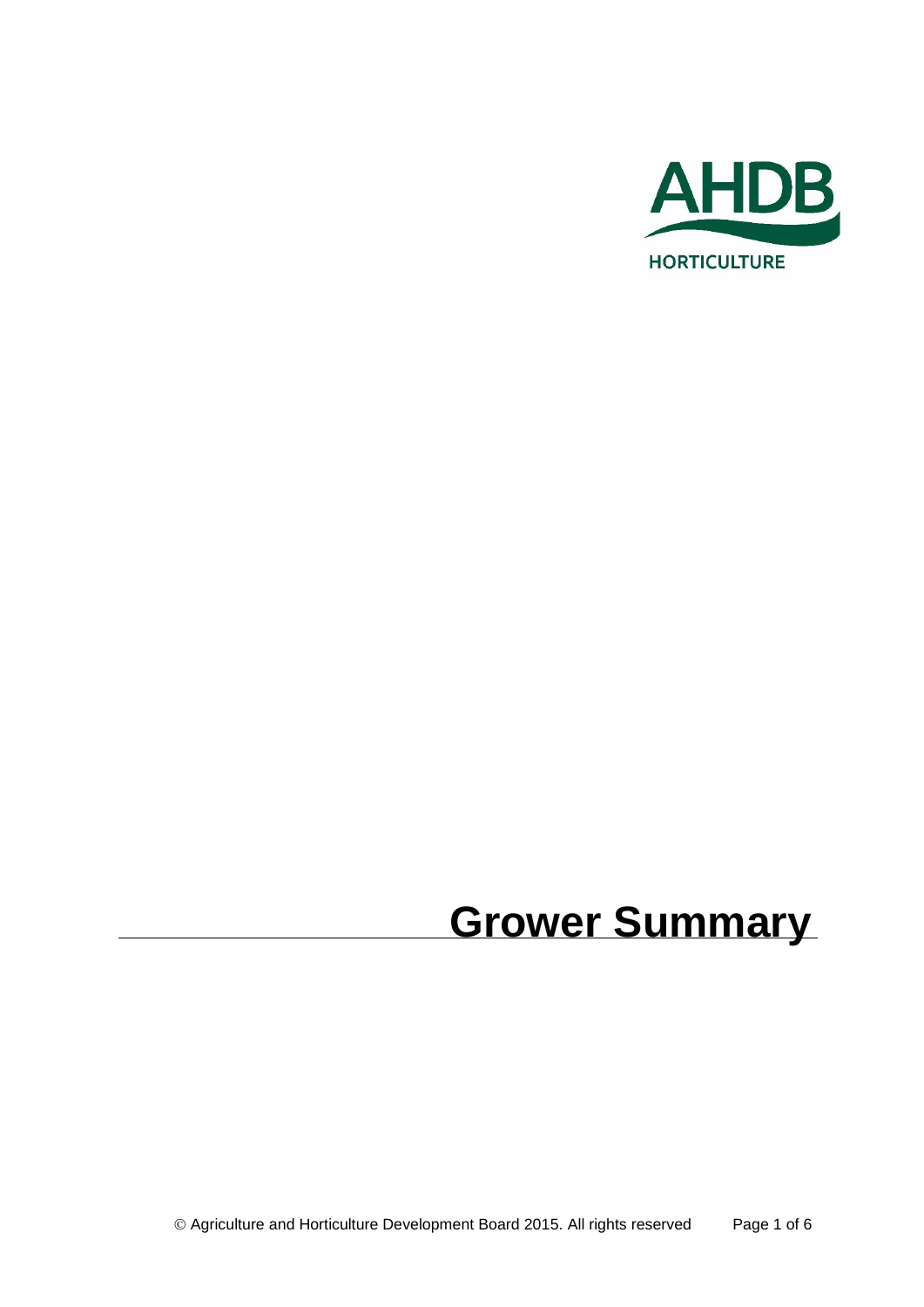# **CP 106**

Pre-colonisation of strawberry runners and tray plants with arbuscular mycorrhizal fungi to manage Verticillium wilt

Annual 2015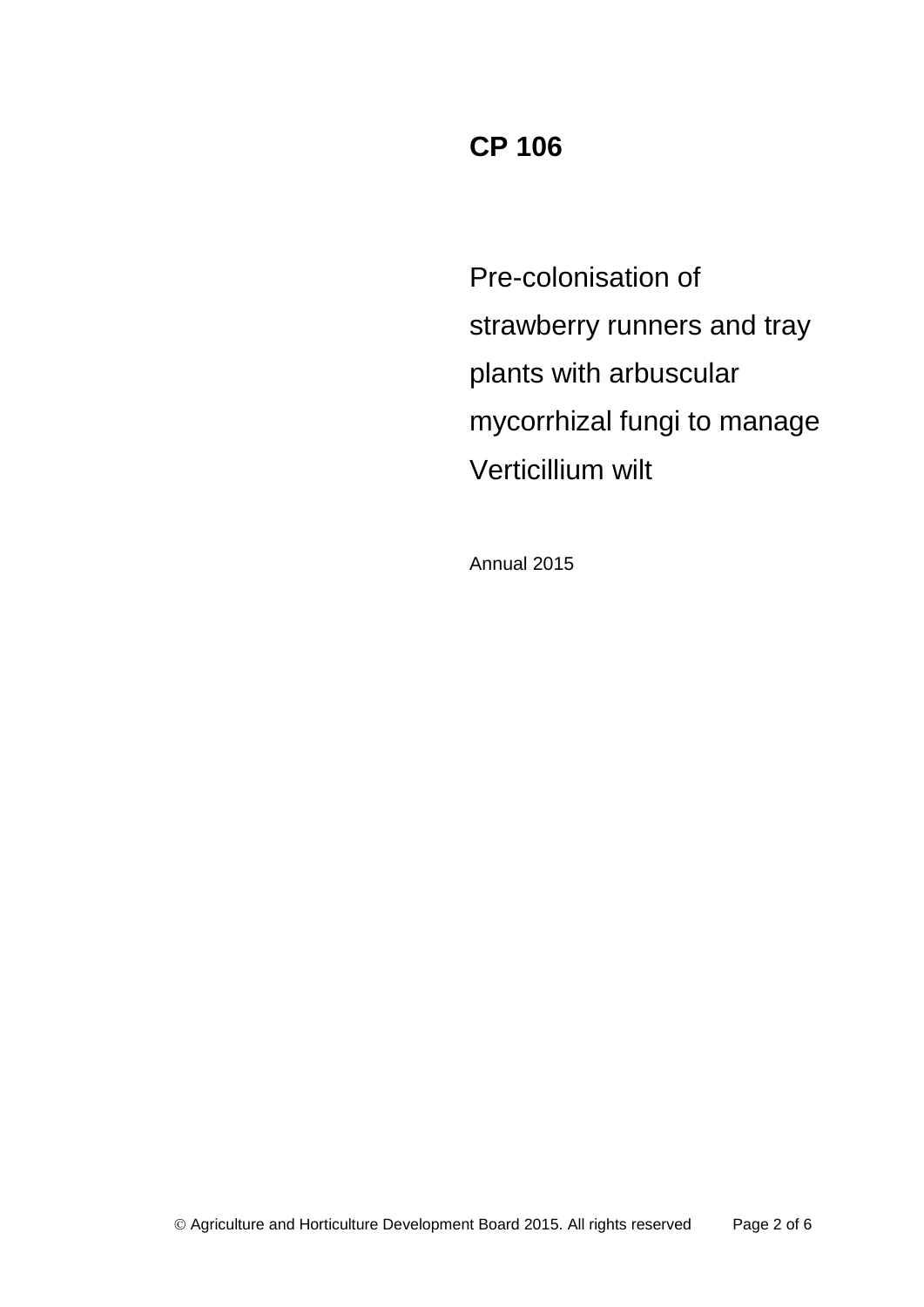### **Disclaimer**

While the Agriculture and Horticulture Development Board seeks to ensure that the information contained within this document is accurate at the time of printing, no warranty is given in respect thereof and, to the maximum extent permitted by law the Agriculture and Horticulture Development Board accepts no liability for loss, damage or injury howsoever caused (including that caused by negligence) or suffered directly or indirectly in relation to information and opinions contained in or omitted from this document.

©Agriculture and Horticulture Development Board 2015. No part of this publication may be reproduced in any material form (including by photocopy or storage in any medium by electronic mean) or any copy or adaptation stored, published or distributed (by physical, electronic or other means) without prior permission in writing of the Agriculture and Horticulture Development Board, other than by reproduction in an unmodified form for the sole purpose of use as an information resource when the Agriculture and Horticulture Development Board or AHDB Horticulture is clearly acknowledged as the source, or in accordance with the provisions of the Copyright, Designs and Patents Act 1988. All rights reserved.

The results and conclusions in this report may be based on an investigation conducted over one year. Therefore, care must be taken with the interpretation of the results.

#### *Use of pesticides*

Only officially approved pesticides may be used in the UK. Approvals are normally granted only in relation to individual products and for specified uses. It is an offence to use non-approved products or to use approved products in a manner that does not comply with the statutory conditions of use, except where the crop or situation is the subject of an off-label extension of use.

Before using all pesticides check the approval status and conditions of use.

Read the label before use: use pesticides safely.

#### *Further information*

If you would like a copy of this report, please email the AHDB Horticulture office (hort.info.@ahdb.org.uk), quoting your AHDB Horticulture number, alternatively contact AHDB Horticulture at the address below.

AHDB Horticulture, AHDB Stoneleigh Park Kenilworth Warwickshire CV8 2TL

Tel – 0247 669 2051

AHDB Horticulture is a Division of the Agriculture and Horticulture Development Board.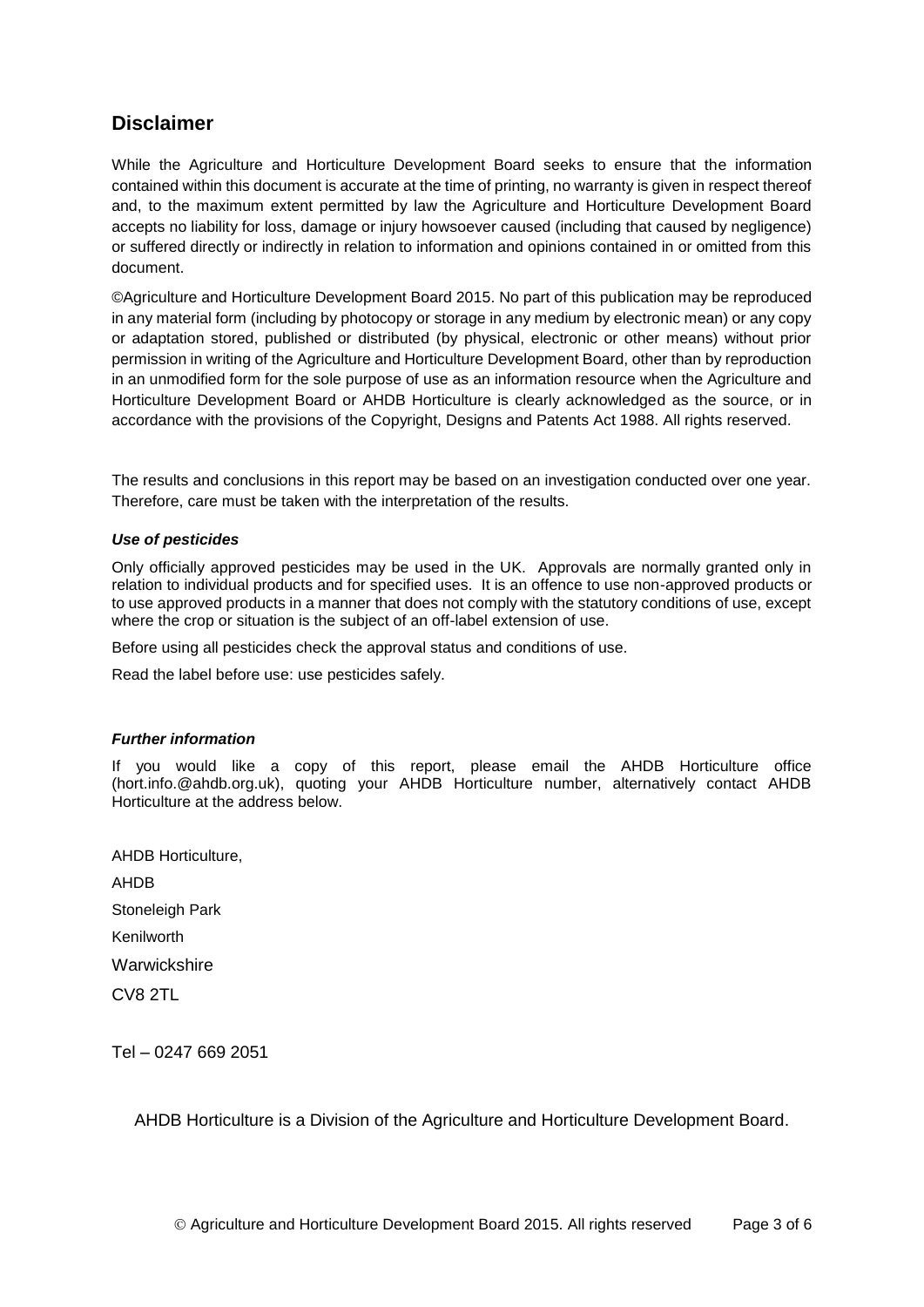| Project Number:          | <b>CP 106</b>                                                                                                              |
|--------------------------|----------------------------------------------------------------------------------------------------------------------------|
| Project Title:           | Pre-colonisation of strawberry runners and<br>tray plants with arbuscular mycorrhizal fungi to<br>manage Verticillium wilt |
| Project Leader:          | Professor Xiangming Xu                                                                                                     |
|                          | <b>East Malling Research</b>                                                                                               |
| Industry Representative: | Mrs Marion Regan                                                                                                           |
|                          |                                                                                                                            |
| Report:                  | Annual Report 2015                                                                                                         |
| <b>Publication Date:</b> | 23 October 2015                                                                                                            |
| Previous report/(s):     | N/A                                                                                                                        |
| <b>Start Date:</b>       | October 2013                                                                                                               |
| End Date:                | September 2016                                                                                                             |
| <b>Project Cost:</b>     | £67,650                                                                                                                    |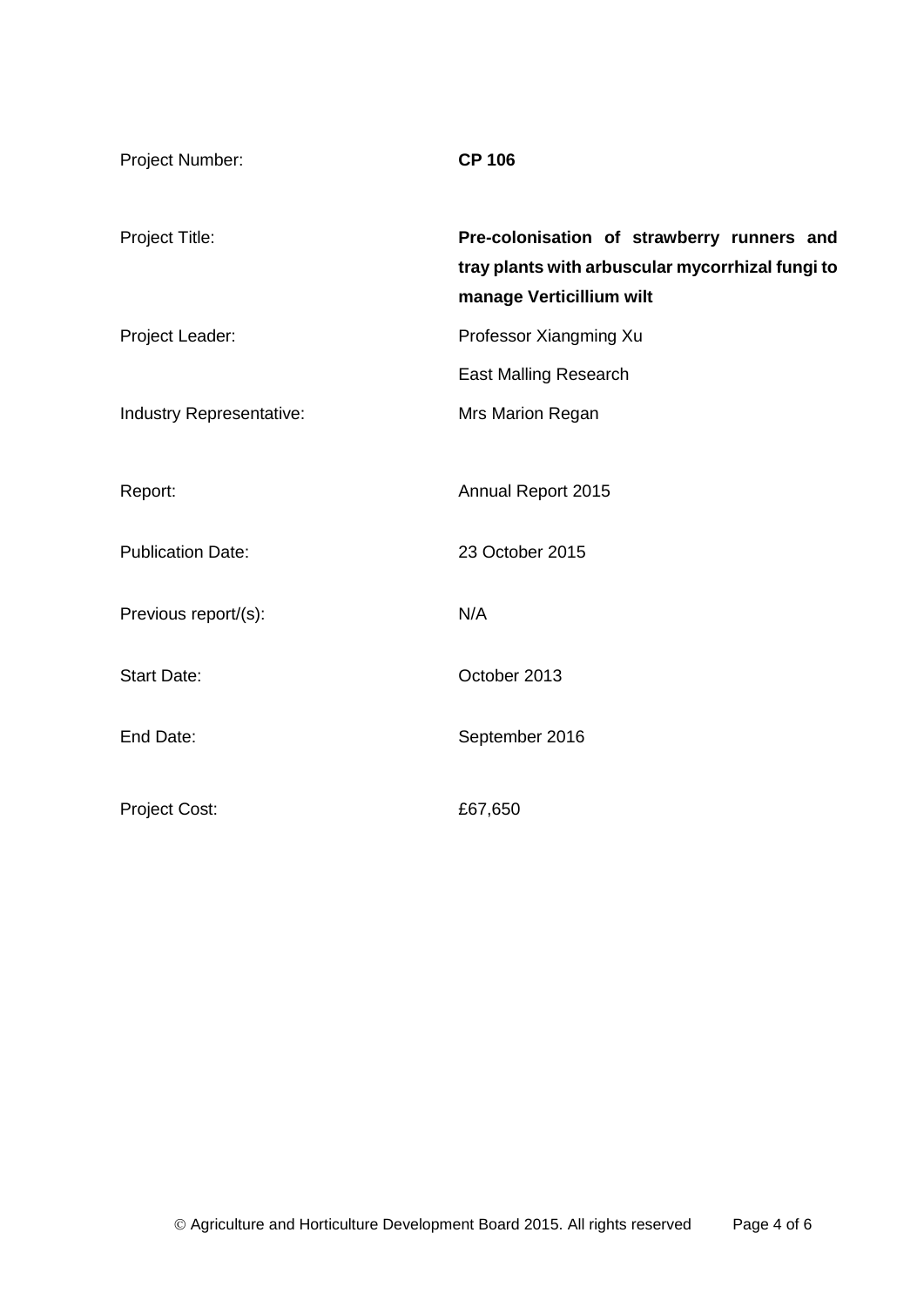## **GROWER SUMMARY**

#### **Headline**

 The effect of pre-colonisation of plants with arbuscular mycorrhizal fungi (AMF) on Verticillium wilt development depends on both cultivar and AMF species used.

#### **Background and expected deliverables**

Strawberry wilt, caused by *Verticillium dahliae* Kleb., can reduce yield by up to 75%. For many years, soil was routinely fumigated with methyl bromide until this was banned by the 1994 Montreal Protocol which became effective in the UK in 2006. Extensive effort has gone into finding alternatives. The incorporation of green manures that release volatile fungitoxic compounds, so-called biofumigation, shows promise as a component of a disease management strategy.

In a recent Defra funded Horticulture LINK project, a group of scientists led by EMR demonstrated that lavender waste can effectively reduce Verticillium wilt severity on strawberry and identified three key terpenoids responsible for the observed suppressive effect. In a follow-on Innovate UK project, EMR is leading a consortium to investigate whether pelletised lavender waste and microencapsulated terpenoids can effectively control strawberry wilt. Results so far, however, indicate limited efficacy of these products. Therefore, other measures in addition to the biofumigation-based approach are needed.

Arbuscular mycorrhizal fungi (AMF) are ubiquitous in terrestrial ecosystems where they are major components of the soil microbial biomass. Mycorrhizal associations are multi-functional, assisting the plants in nutrient acquisition, water uptake, and protecting roots from pathogens. AMF have been shown to increase plant tolerance to *V. dahliae* on several crops, including pepper, strawberry and cotton. However, the beneficial effects offered by AMF can vary considerably.

A recent publication showed that one particular AMF strain significantly reduced strawberry wilt when plants were inoculated at planting. The extent of AMF root colonisation and their beneficial effects to plants are however also dependent on particular AMF strains and strawberry cultivars. Ensuring sufficient colonisation of strawberry planting materials (runners or tray plants) before transplanting may further increase the benefit of AMF-symbiosis through physical exclusion of potential colonisation sites for soil pathogens.